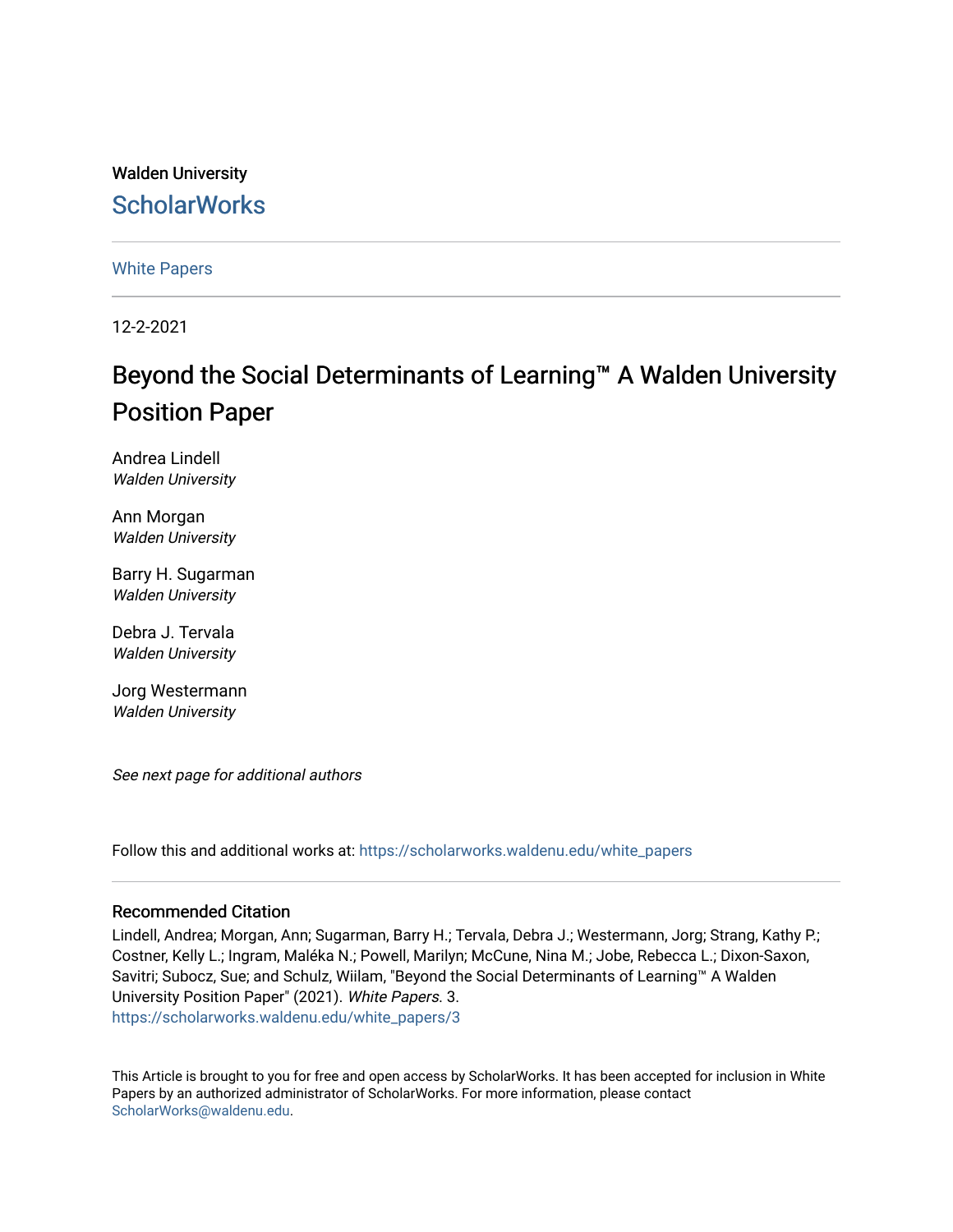#### Authors

Andrea Lindell, Ann Morgan, Barry H. Sugarman, Debra J. Tervala, Jorg Westermann, Kathy P. Strang, Kelly L. Costner, Maléka N. Ingram, Marilyn Powell, Nina M. McCune, Rebecca L. Jobe, Savitri Dixon-Saxon, Sue Subocz, and Wiilam Schulz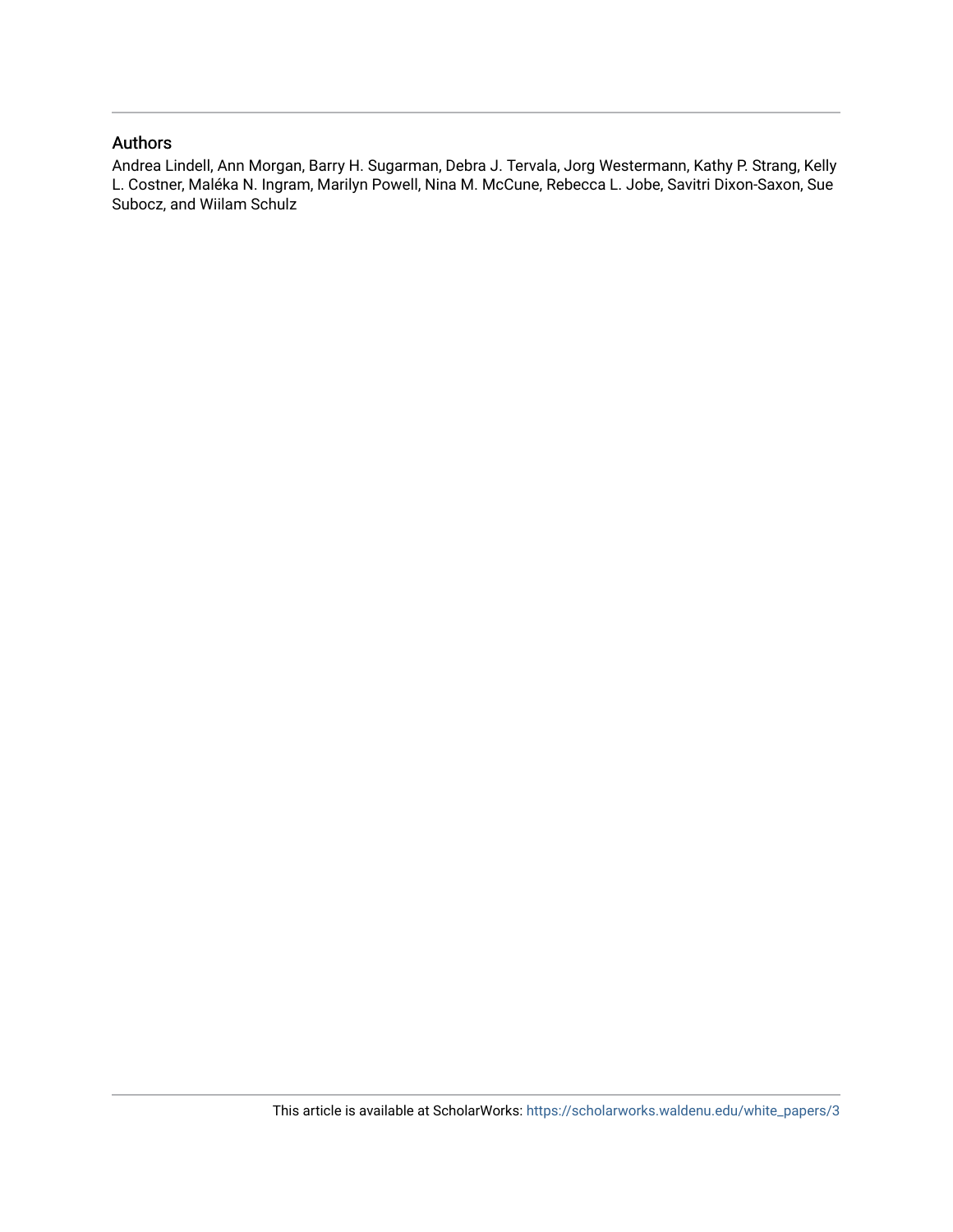

# Beyond the Social Determinants of Learning™

## A Walden University Position Paper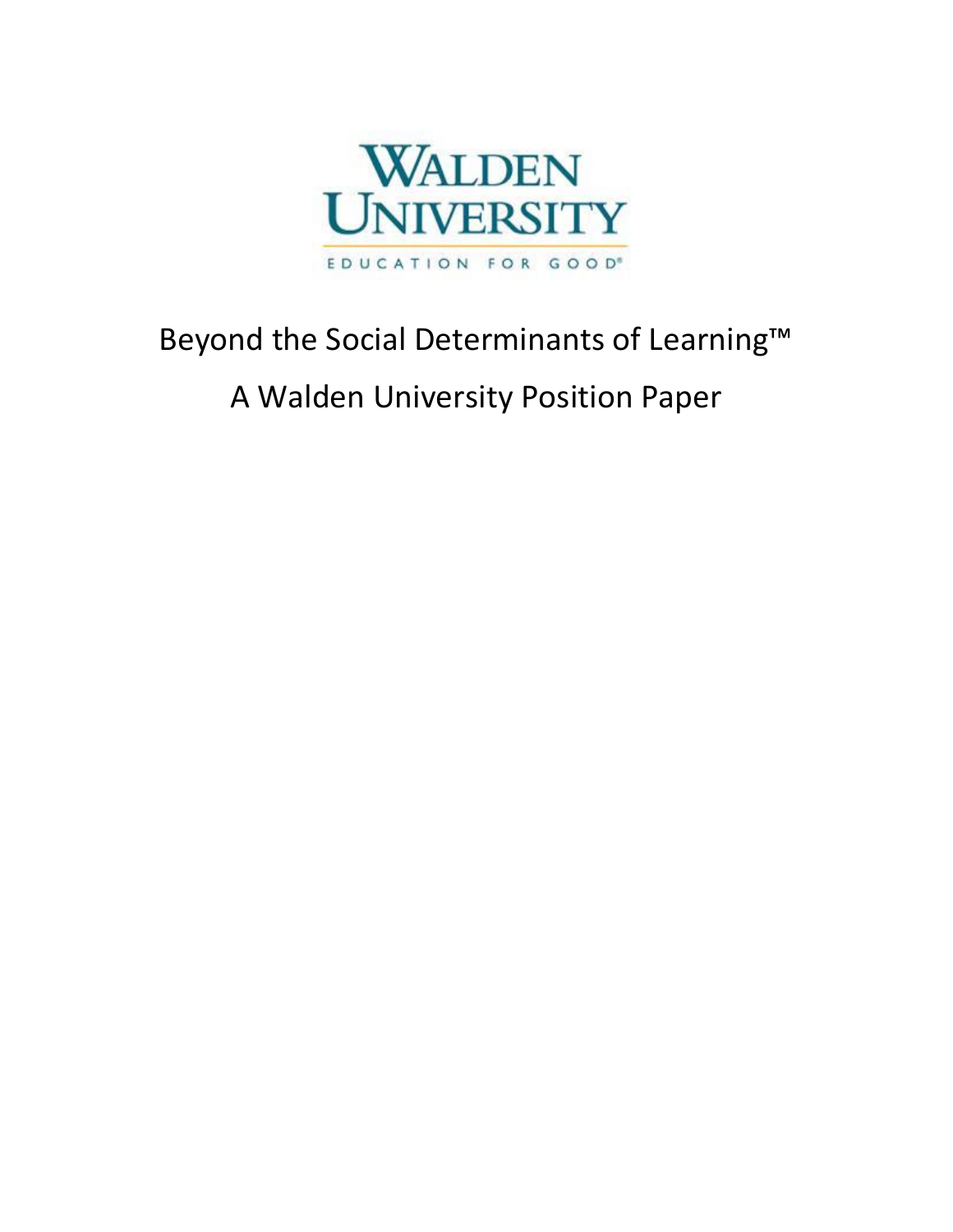#### **Position Paper Contributors**

Andrea Lindell, *Vice Provost, Colleges of Nursing and Health Sciences* Ann M. Morgan, *Associate Dean, Office of Academic Affairs* Barry H. Sugarman, *Dean, Learning Pathways & School of Lifelong Learning* Debra J. Tervala, *Associate Vice Provost, Office of Institutional Effectiveness, Research, and Accreditation* Jorg Westermann, *Dean, College of Health Professions* Kathy P. Strang, *Dean, Product Strategy, Innovation, and Design* Kelley L. Costner, *Dean, The Richard W. Riley College of Education and Leadership* Maléka N. Ingram, *Associate Vice Provost, Office of Academic Affairs* Marilyn J. Powell, *Vice Provost, College of Management and Technology, Richard W. Riley College of Education and Leadership* Nina M. McCune, *Associate Dean, Inclusive Teaching and Learning* Rebecca L. Jobe, *Executive Director, Student Progress* Savitri V. Dixon-Saxon, *Vice Provost, College of Social and Behavioral Sciences* Sue Subocz, *Provost and Chief Academic Officer* William C. Schulz, *Director of Academic Outcomes Research*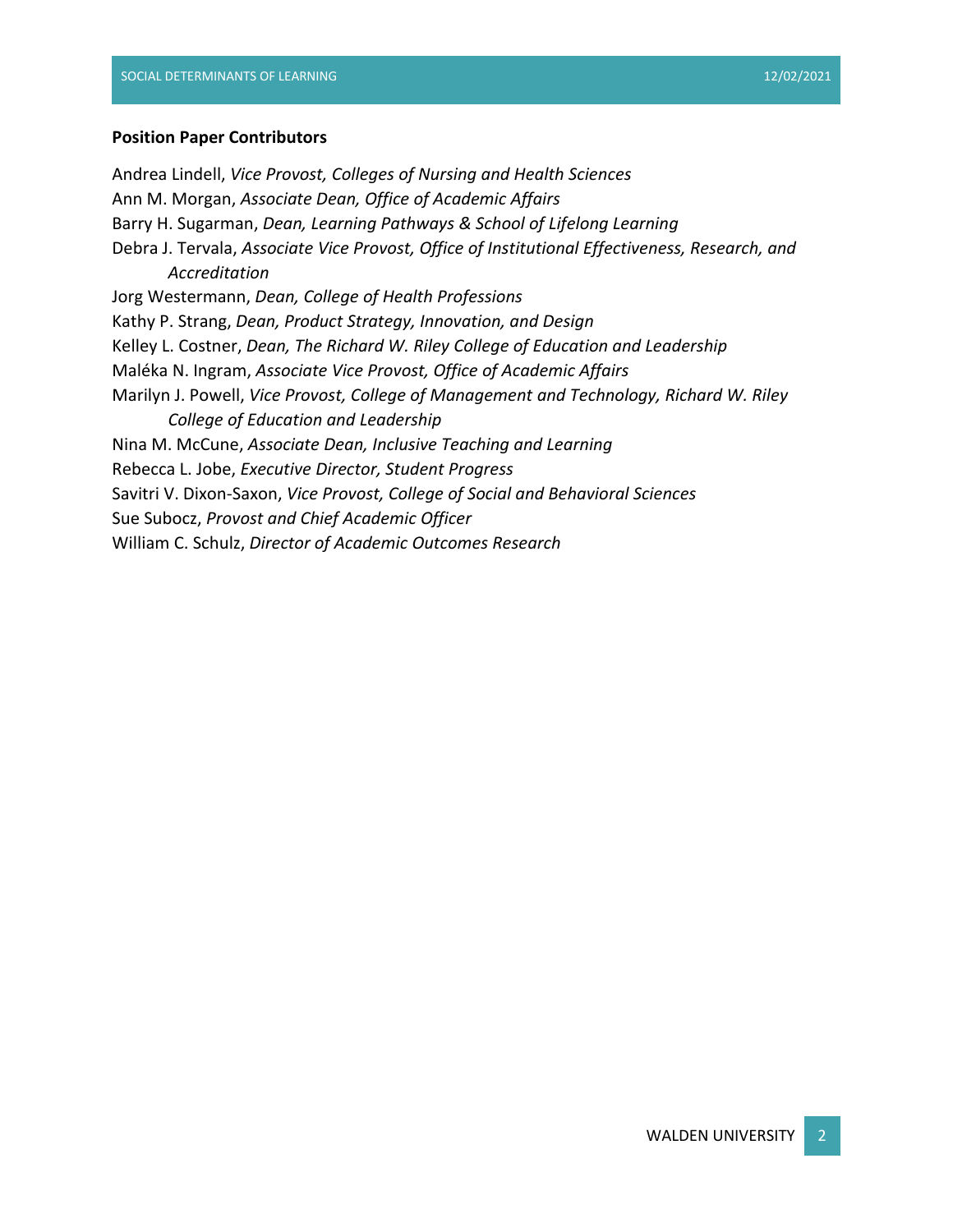#### **Background: Social Determinants of Health and Social Determinants of Learning**

The Social Determinants of Health (SDOH), presented by the World Health Organization (WHO) and a cross-organizational global commission in the early 2000s, provide an understanding of health status of individuals and communities. SDOH consider societal forces and conditions such as housing, work conditions, environment, and education (Braveman & Gottlieb, 2014; WHO, 2021). The U.S. Department of Health and Human Services (n.d.) launched a "Healthy People 2030" initiative, addressing five key social determinants of health and offering a framework from which organizations can build strategy:

- 1. Healthcare access and quality 2. Education access and quality
- 4. Economic stability
- 5. Neighborhood and built environment
- 3. Social and community context

As leaders in preparing provisioners of healthcare, Walden's nursing and healthcare programs operate from the Social Determinants of Health & Healthcare (SDOH&H) framework (emphasizing both health and healthcare) and address the SDOH&H in every course.

[Walden's core faculty member in the MSN Nurse Practitioner program,](https://laureatena.sharepoint.com/sites/WEP/SitePages/Faculty-Member-to-Present-on-Social-Determinants-of-Health.aspx) Dr. Toby Turner, will present **"Introd[ucing Health and Public Policy Driven by Social Determinants of Health to Academic](https://laureatena.sharepoint.com/sites/WEP/SitePages/Faculty-Member-to-Present-on-Social-Determinants-of-Health.aspx)  Preparation for Health Professions**[" at the American Public Health Association's 2021 Annual](https://laureatena.sharepoint.com/sites/WEP/SitePages/Faculty-Member-to-Present-on-Social-Determinants-of-Health.aspx)  [Meeting and Expo in October.](https://laureatena.sharepoint.com/sites/WEP/SitePages/Faculty-Member-to-Present-on-Social-Determinants-of-Health.aspx)

Walden recognizes how education and support across all programs contributes to healthy individuals, communities, and society. As such, diversity throughout and within a highly accredited and high-quality portfolio, an inclusive curriculum, and strong academic and student affairs programming contribute to a more just education system for our students -- and produce the scholar practitioners who further contribute to healthier communities through positive social change.

Developed by Sanderson et al. (2021) on behalf of Chamberlain University as "an actionable model to address learning disparities and expand learning opportunities to support nursing student diversity, equity, and inclusion," (p. 7) the Social Determinants of Learning™ (SDOL) theory includes the following "socially imposed forces which are causative factors that influence learning and life" (p. 7):

- 1. Physical health
- 2. Psychosocial health
- 3. Economic stability
- 4. Physical environment/community
- 5. Social environment/community
- 6. Self-motivation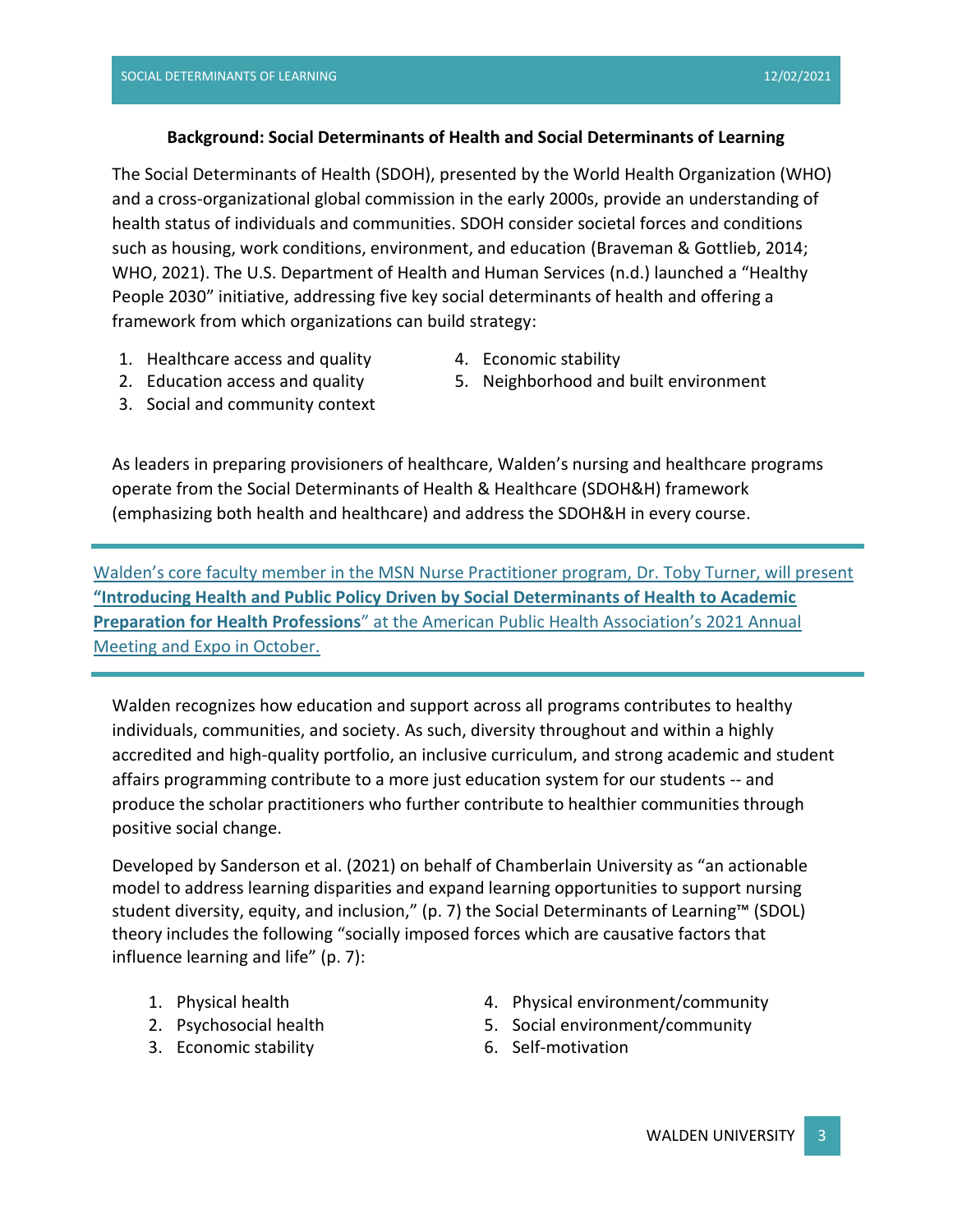#### **Social Determinants of Health and Health Care (SDOH&H) as a Foundation for Adtalem Portfolio, Curriculum, and Academic and Student Affairs Programming**

Walden's broad access admissions policies and practices attract a wide variety of students, including those who are historically underserved and often marginalized. Walden fosters increased diversity with an array of resources to support students and guidelines to ensure programs are mission driven. One of our university outcomes is to "support diversity and multiculturalism within their [students'] profession, communities, and society" (Walden University, n.d.a, para 7). By seeking diverse perspectives, Walden has drawn more than 48,000 students from all 50 states and from more than 160 countries around the world.

The desire to "solve key societal challenges" (Walden University, n.d.b, para 1), is foundational to Walden University and one way we do that is through a well-rounded portfolio. Healthy communities and individuals rely on quality pre-K-12 teachers, antiracist policing policies and practices (Durden & Warren, 2021), and the development of leaders and organizations in government, NGO-nonprofit, benefit corporation, and traditional for-profit businesses. Walden's program portfolio ensures a community of practice in all relevant areas contributing to community health (Healthy People 2030, n.d.).

The Walden portfolio, curriculum, academic and student affairs support, and advising address the needs identified in the SDOH&H for every student and stakeholder. Health and provisioning of healthcare is a result of individual efforts and results from key societal components. Such components include access to and quality of healthcare, education access and quality, social and community context, economic stability, and neighborhood and built environment. The key societal components are all considered carefully by outcomes within Walden's curriculum portfolio:

- Business & Management
- Communication
- Criminal Justice
- Education
- Health & Health Sciences
- Information Technology
- Nursing
- Psychology and Counseling
- Public Policy & Administration
- Social Work & Human Services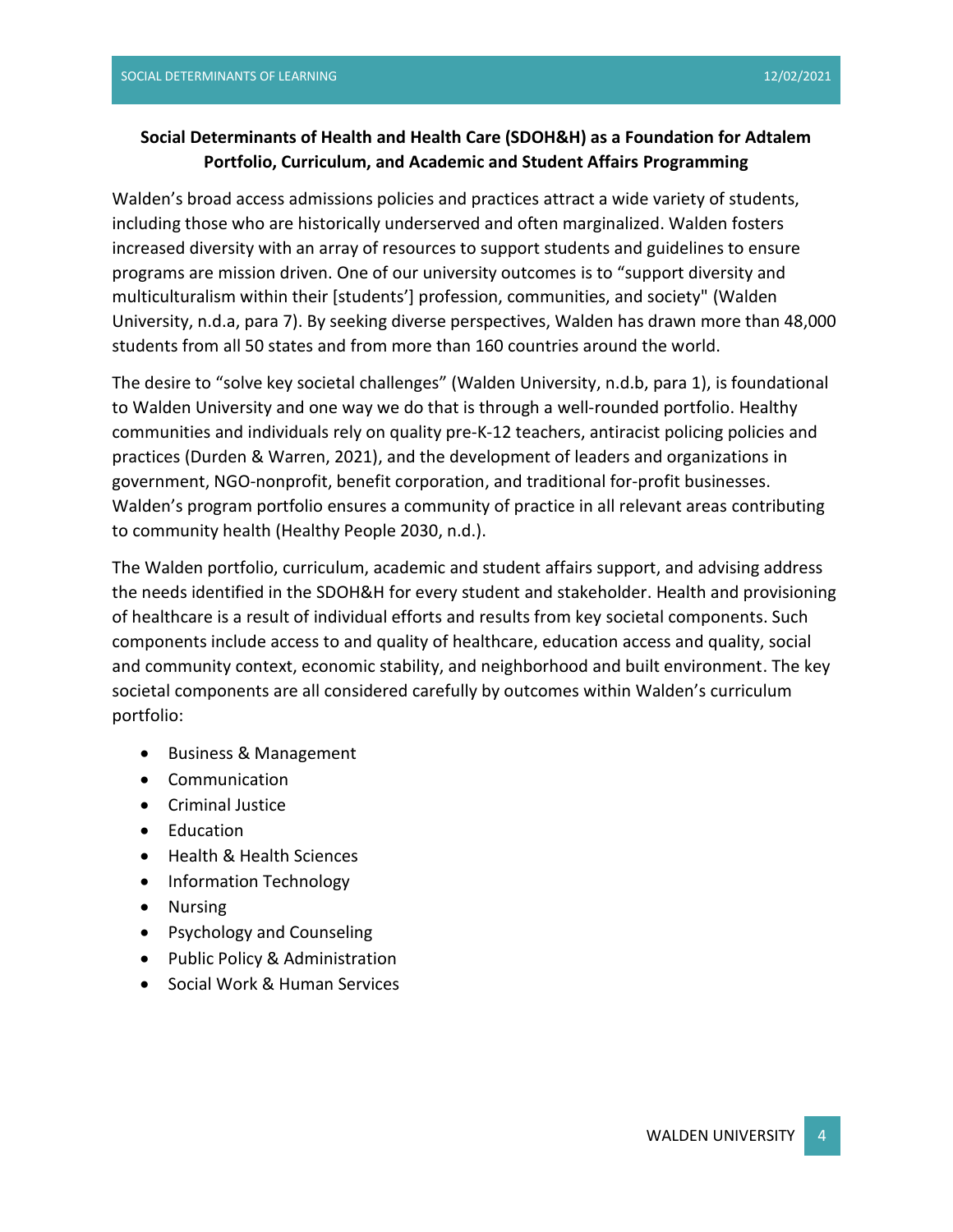#### **Curriculum and Programming for Healthy Communities and Educational Equity**

Walden has long held the value of meeting students where they are. We recognize every student is not the same. We seek, across our portfolio, to provide a culturally responsive curriculum. We consider all the issues and barriers students bring to their education as well as the rich experiences that prepare students to make the connections between "academic work and community engagement" (Bassey, 2016, p. 3). Walden's Inclusive Teaching and Learning Strategic Plans sets out a clear objective to, "Ensure our community knows that we value the inherent worth, the humanity, and the dignity of every individual engaged in the learning process."

While the health and healthcare-focused portions of the University curriculum explicitly addresses health equity, the University actively addresses intentional curricular design across the portfolio to enable a more just/inclusive/equitable educational experience. Curriculum is designed according to the Walden University Hallmarks and quality indicators, which require that learning is collaborative, inspiring, diversity-oriented, and conducive to positive social change. Faculty subject matter experts and Walden's Product Strategy Innovation and Design (PSID) department infuse positive social change activities throughout the curriculum. Social change components are integrated with the development of courses; alignment with the social change mission is tracked in all programs.

Programs in the Riley College of Education and Leadership address gun violence on P-12 and higher education campuses. The Walden programs, with the focus on social-emotional health, address all student, teacher, higher education professional, and leadership needs in these environments. Through the COVID-19 pandemic, Walden supported schools, teachers, and education leaders as emergency online teaching took root across the country. Walden offered pro bono support to schools and colleges for at-home, distance instruction. Walden has also developed additional program support, tools, and curriculum to make sure the next generation of educators are ready with the latest instructional delivery and technology. These educators will be able to transform education rapidly and in ways that keeps students on track with learning, irrespective of the reason for shifting to online learning.

The College of Education also connects social-emotional learning (SEL) concepts to the social determinants of health framework. The Collaborative for Academic, Social, and Emotional Learning (CASEL) identified five areas of competence (CASEL 5; [https://casel.org/sel](https://casel.org/sel-framework/)[framework/\)](https://casel.org/sel-framework/) that align with the Riley College of Education's Conceptual Framework. The framework serves as the College's philosophical foundation and guide for decision making and curriculum development.

In the College of Management and Technology, sincere and targeted efforts occur to focus on the economic health of individuals, families, companies, and communities. The college provides bachelors, masters, and doctoral training in business management and leadership, training those who want a seat at the table. Student will be equipped to lead, grow, and care for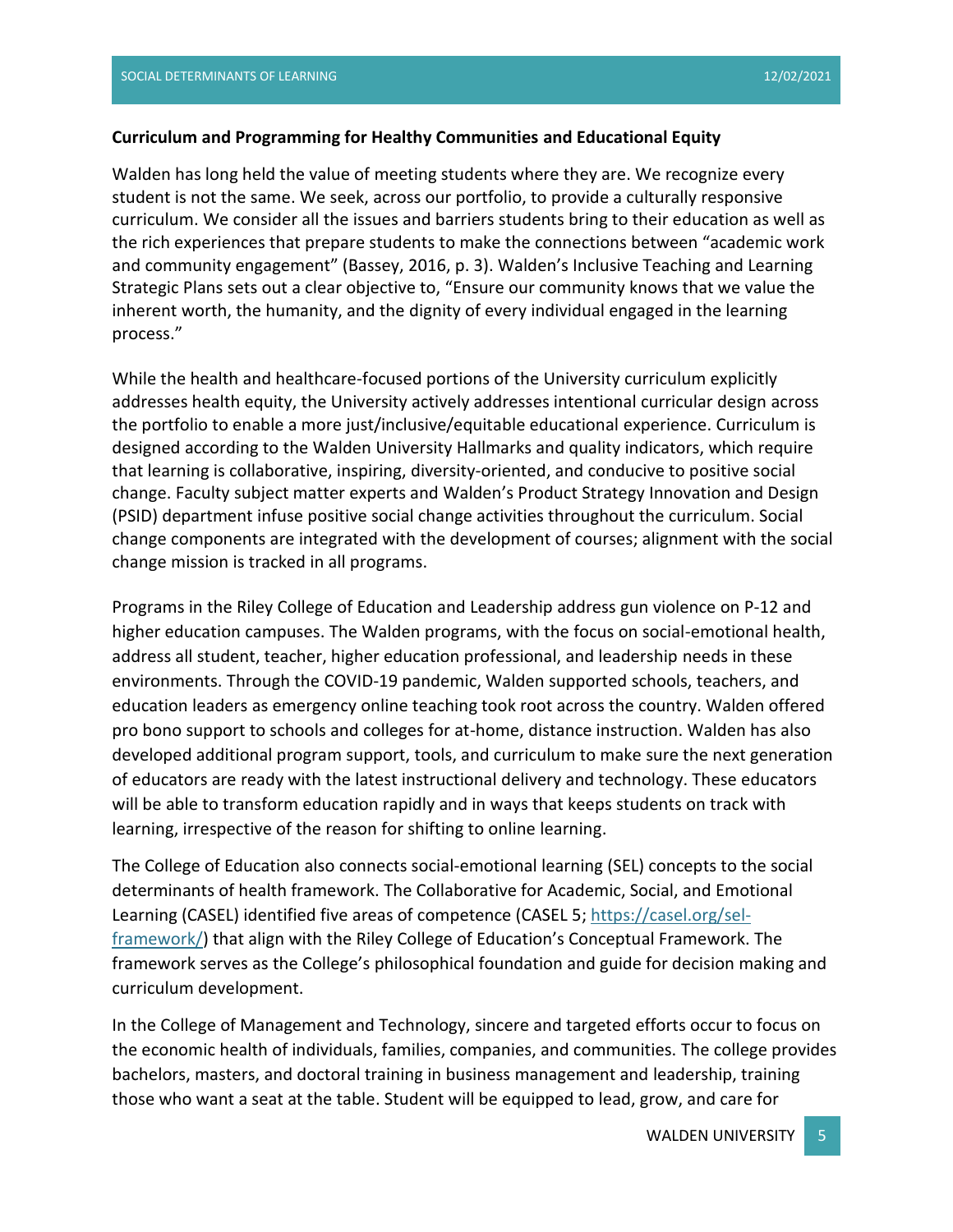organizations (both for and nonprofit) to support a healthy workforce and economy. The goal is to provide access to housing, recreation, education, and healthcare. Walden-educated business managers and leaders learn early and often about the United Nations Principles of Responsible Management Education (PRME) framework. The College espouses the values of the framework including purpose, values, methods, research, partnership, and dialogue (see https://www.unprme.org/walden-university). The College has been recognized by and teaches the Baldrige Excellence Framework. The curriculum abides by these principles internally, focusing on achieving excellence through leadership, strategic planning, evaluation, measurement, optimizing workforce, streamlining operations, and focusing on customers to create maximum performance.

In March of 2021, Walden University and the National League of Nursing announced its plan to partner for the Institute for SDOH&H and Social Change. The Institute will advance research and education related to all aspects of SDOH&H. The Institute is designed and run by national leaders and expert organizations to serve with people from all walks of life.

The NLN, in announcing the Walden-NLN partnership notes, "Social determinants of health—factors such as food security, fresh air and water, adequate housing, and educational opportunities—have been proven to substantially impact the health and well-being of individuals, families, and entire communities. The COVID-19 pandemic has highlighted this phenomenon most starkly, with vulnerable populations being at the greatest risk for illness and death. Remediating unsafe and unhealthy conditions and environments has become a global public health concern."

#### **Expanding the Reach of the Social Determinants of Learning**

The work of Sanderson and colleagues is based on literature involving "nursing or college students" (p. 207). It is our recommendation that the SDOL be expanded and further detailed to address justice and equity, globally, across the educational lifespan to reflect an emphasis that Adtalem contributes to health and healthcare equity through a broadened portfolio and a clear emphasis on creating educational equity and justice.

There is a breadth of literature relating to the call for educational justice (Lazar, 2020; Levin, 2009; Warren, 2014), and the United Nations Education Steering Committee's goals for inclusive and equitable quality education and lifelong learning for all (UNESCO, 2015). The call provides a framework for strategic planning and action. The United Nations enables globally attuned partnerships for education equity in the same way WHO commissioned collaborative efforts toward addressing health equity.

A broadened and deepened SDOL framework that aligns with and supports the UN's Education 2030 goals could be applied more fully. It could incorporate, where possible, areas where we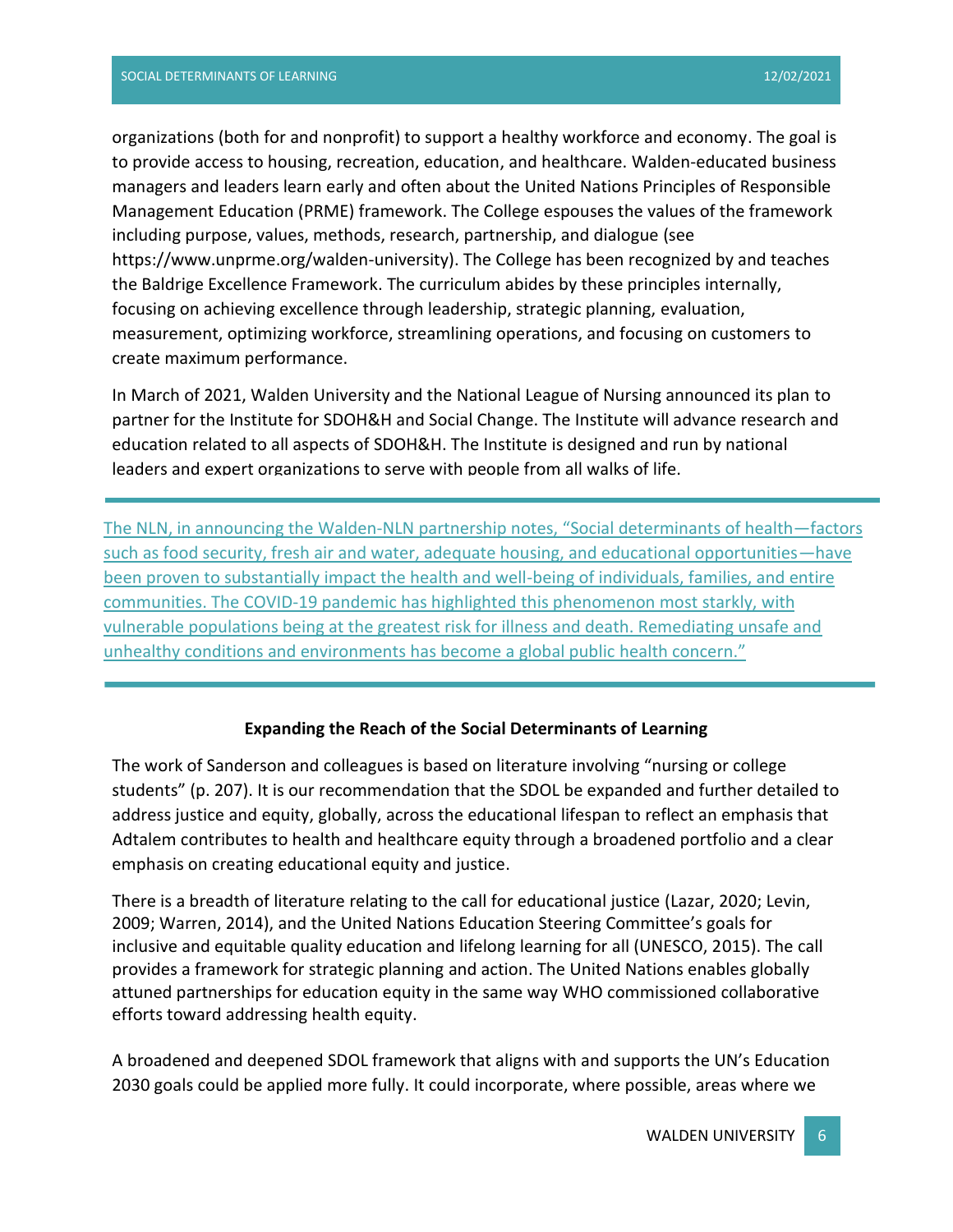can rethink some of our portfolio, curriculum, and academic or student affairs operations, policies, and resources to meaningfully meet the needs of students and communities. We recommend the framework acknowledge and include Bronfrenbrenner's ecological systems work (Flynn, 2020; Hamilton-Hinch et al., 2021; Joseph et al., 2021) and align with the decades of worldwide collaboration addressing the 17 Sustainable Developmental Goals (United Nations, n.d.).

Walden's diverse portfolio, creation of an online higher education retention risk model, Success-by-Degree support, "Real World Solutions to Real World Problems" collaborations, "While You Wait" support, research and interventions for student and faculty wellbeing, field experience site search support, peer mentoring (including *Tapestry* and *Conscious Black Men* mentoring and support groups), and Inclusive Teaching and Learning deepens and broadens the scope for the SDOL. Walden University students, alumni, employers, staff, and faculty address social determinants in education across the lifespan, from a global perspective. Walden stakeholders meaningfully contribute to societal improvements through education, business, criminal justice, social and behavioral sciences, public policy, and healthcare.

The U.S. Department of Agriculture estimated that approximately 10.5% of the population in the United States was food insecure in 2019 (Economic Research Service, n.d., para 2). If 1 in 5 people in the U.S. is food insecure, we can assume it impacts our students similarly. To this end, we recommend additional detail be included in the SDOL framework by Sanderson and colleagues (2021) identifying nutritional status (physical or psychosocial health) and food insecurity (under economic stability); housing (physical environment/community); technological infrastructure (physical environment/community); and climatological issues like wildfires, hurricanes, floods (either as an additional determinant or under Physical Environment/Community). All of these create disruption and disparity in learning. Climatological and other geographically specific emergencies pose a particular issue for online learners who may be in geographically disparate situations from their colleagues and faculty, making it difficult to develop a coordinated response.

The SDOL framework serves to inform and support learners and educators in building relationships and interventions that mitigate risks through portfolio, curricular, and academic and student affairs engagements. We believe that Walden's mission, vision, and values align to and advance the concepts of the SDOL. We also believe that in combining our past work around these concepts, an integrated Adtalem could set a world standard for educational equity and educational justice through this integration.

Diversity in portfolio, an inclusive curriculum, and strong academic and student affairs programming contribute to a more just educational environment for our students and produce the scholar practitioners who further contribute to educational justice. The integrated Adtalem framework moving beyond the Social Determinants of Learning could be a tool to measure models, initiatives, and identify further areas for growth or improvement – leading the way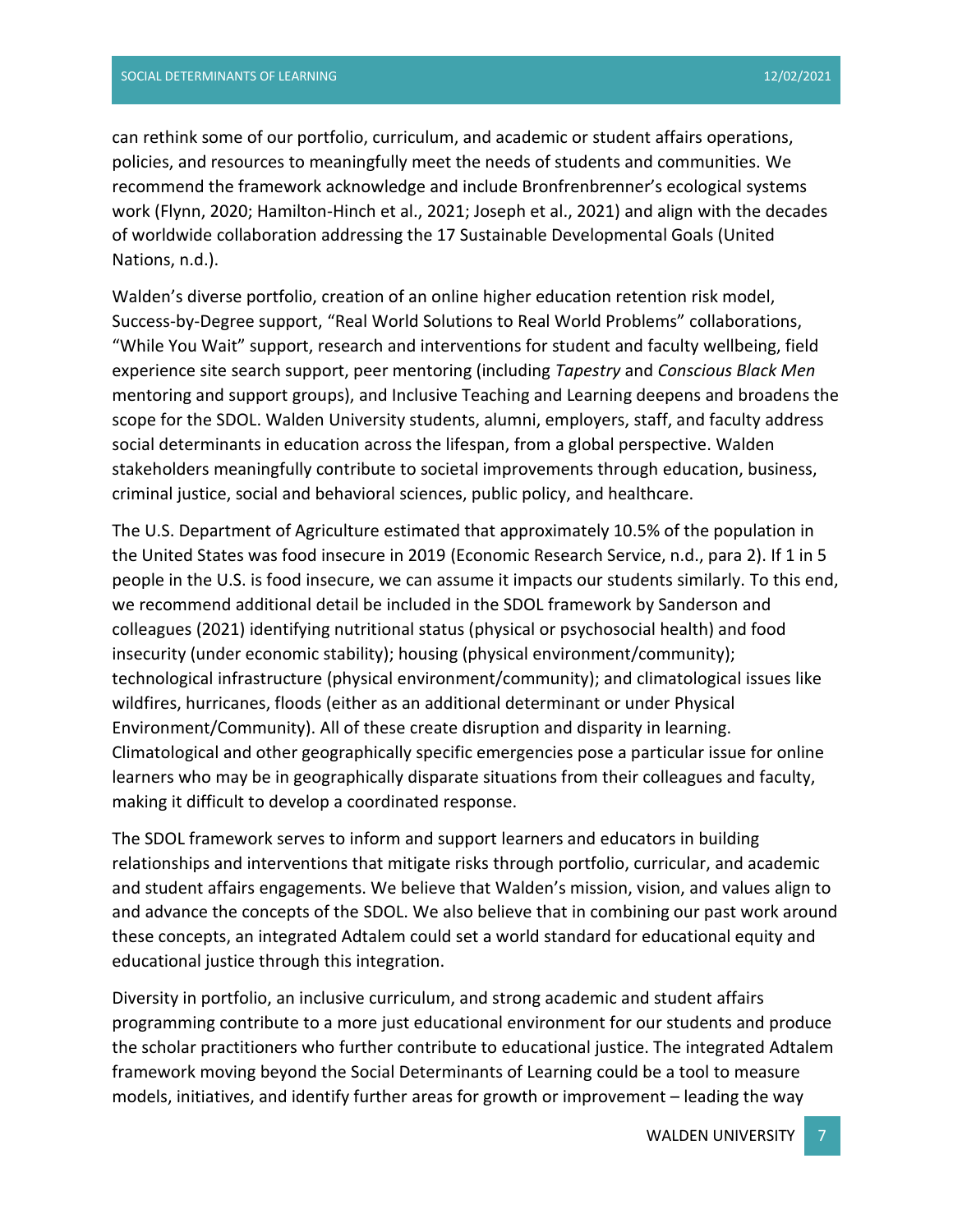toward the imperative of healthy communities for all through internal examination of these constructs for our learners.

The SDOH&H provides a framework to develop leadership and explore issues of individual and community health. Adtalem's commitment to being "intentional to be impactful" (Adtalem Global Education, n.d., para 1) in its efforts toward sustainability call for a portfolio that contributes to health and healthcare equity. Walden's intention is to be a leader in the development of improved communities through its vision, mission, values, and practices. While Walden's health curriculum and associated academic and student affairs programming contributes to health and healthcare equity, Walden also values the contributions the entire portfolio makes to educational justice for individuals and communities. Together, these goals, values, and intentionally broad portfolio provide the opportunity ensure Adtalem's place in becoming the leading provider of professional talent to the healthcare industry by expanding access to high quality education. In the societal sense, the combined portfolio has the opportunity to play a major role in addressing healthcare inequities and create healthier communities in the U.S. and beyond.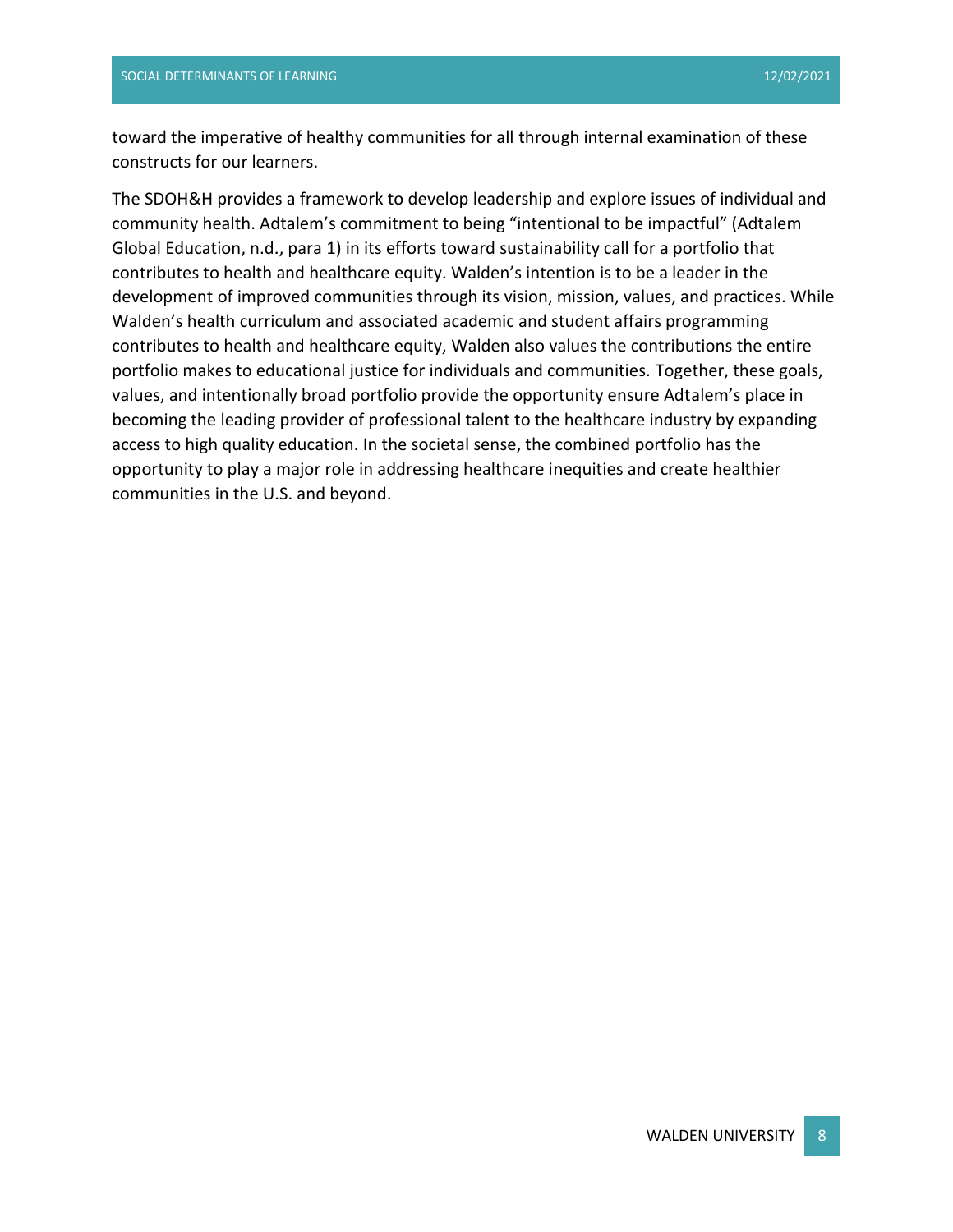#### **References**

#### Adtalem. (n.d.). *Diversity: Adtalem all*.<https://www.adtalem.com/sustainability/diversity>

- Bassey, M. O. (2016). Culturally responsive teaching: Implications for educational justice. *Education Sciences, 6*(4), 35-41. <https://doi.org/10.3390/educsci6040035>
- Braveman, P., & Gottlieb, L. (2014). The social determinants of health: It's time to consider the causes of the causes. *Public Health Reports, 129*(1\_supl2), 19-31. [https://doi.org/10.1921/swssr.v21i3.1359](https://doi-org.ezp.waldenulibrary.org/10.1921/swssr.v21i3.1359)
- Durden, W. G., & Warren, J. W. (2021, July 12). Universities and police departments should form research partnerships to help create needed reforms (opinion). *Inside Higher Ed* [https://www.insidehighered.com/views/2021/07/12/universities-and-police](https://www.insidehighered.com/views/2021/07/12/universities-and-police-departments-should-form-research-partnerships-help-create)[departments-should-form-research-partnerships-help-create](https://www.insidehighered.com/views/2021/07/12/universities-and-police-departments-should-form-research-partnerships-help-create)
- Economic Research Service. (n.d.). *Economic Research Service, U.S. Department of Agriculture, Food security and nutrition assistance*. [https://www.ers.usda.gov/data-products/ag](https://www.ers.usda.gov/data-products/ag-and-food-statistics-charting-the-essentials/food-security-and-nutrition-assistance/#:~:text=In%202019%2C%2089.5%20percent%20of,had%20very%20low%20food%20security)[and-food-statistics-charting-the-essentials/food-security-and-nutrition](https://www.ers.usda.gov/data-products/ag-and-food-statistics-charting-the-essentials/food-security-and-nutrition-assistance/#:~:text=In%202019%2C%2089.5%20percent%20of,had%20very%20low%20food%20security)[assistance/#:~:text=In%202019%2C%2089.5%20percent%20of,had%20very%20low%20f](https://www.ers.usda.gov/data-products/ag-and-food-statistics-charting-the-essentials/food-security-and-nutrition-assistance/#:~:text=In%202019%2C%2089.5%20percent%20of,had%20very%20low%20food%20security) [ood%20security](https://www.ers.usda.gov/data-products/ag-and-food-statistics-charting-the-essentials/food-security-and-nutrition-assistance/#:~:text=In%202019%2C%2089.5%20percent%20of,had%20very%20low%20food%20security)
- Flynn, S. (2020). Ecosystems of educational disadvantage: Supporting children and young people receiving child protection and welfare services in Ireland. *Social Work & Social Sciences Review*, *21*(3), 45–69.<https://doi.org/10.1921/swssr.v21i3.1359>
- Hamilton-Hinch, B.-A., McIsaac, J.-L. D., Harkins, M.-J., Jarvis, S., & LeBlanc, J. C. (2021). A call for change in the public education system in Nova Scotia. *Canadian Journal of Education*, *44*(1), 64–92. <https://journals.sfu.ca/cje/index.php/cje-rce/article/view/5025>
- Healthy People 2030. (n.d.). *U.S. Department of Health and Human Services, Office of Disease Prevention and Health Promotion*. [https://health.gov/healthypeople/objectives-and](https://health.gov/healthypeople/objectives-and-data/social-determinants-health)[data/social-determinants-health](https://health.gov/healthypeople/objectives-and-data/social-determinants-health)
- Joseph, A. A., Hnilica, R., & Hansen, M. (2021). Using restorative practices to reduce racially disproportionate school suspensions: The barriers school leaders should consider during the first year of implementation. *Taboo: The Journal of Culture & Education*, *20*(2), 95– 119.

<https://digitalscholarship.unlv.edu/cgi/viewcontent.cgi?article=1118&context=taboo>

- Lazar, M. M. L. (2020). Ensuring access to education through inclusion and equity. *Romanian Journal of School Psychology, 13*(26), 32-38.
- Levin, H. M. (2009). The economic payoff to investing in educational justice. *Educational Researcher, 38*(1), 5-20. <https://www.ceeol.com/search/article-detail?id=922750>
- National League for Nursing & Walden University. (2021, March 11). *The National League for Nursing and Walden University Create the Institute for Social Determinants of Health and Social Change* [Press release]. [http://www.nln.org/newsroom/news-releases/news-](http://www.nln.org/newsroom/news-releases/news-release/2021/03/11/the-national-league-for-nursing-and-walden-university-create-the-institute-for-social-determinants-of-health-and-social-change)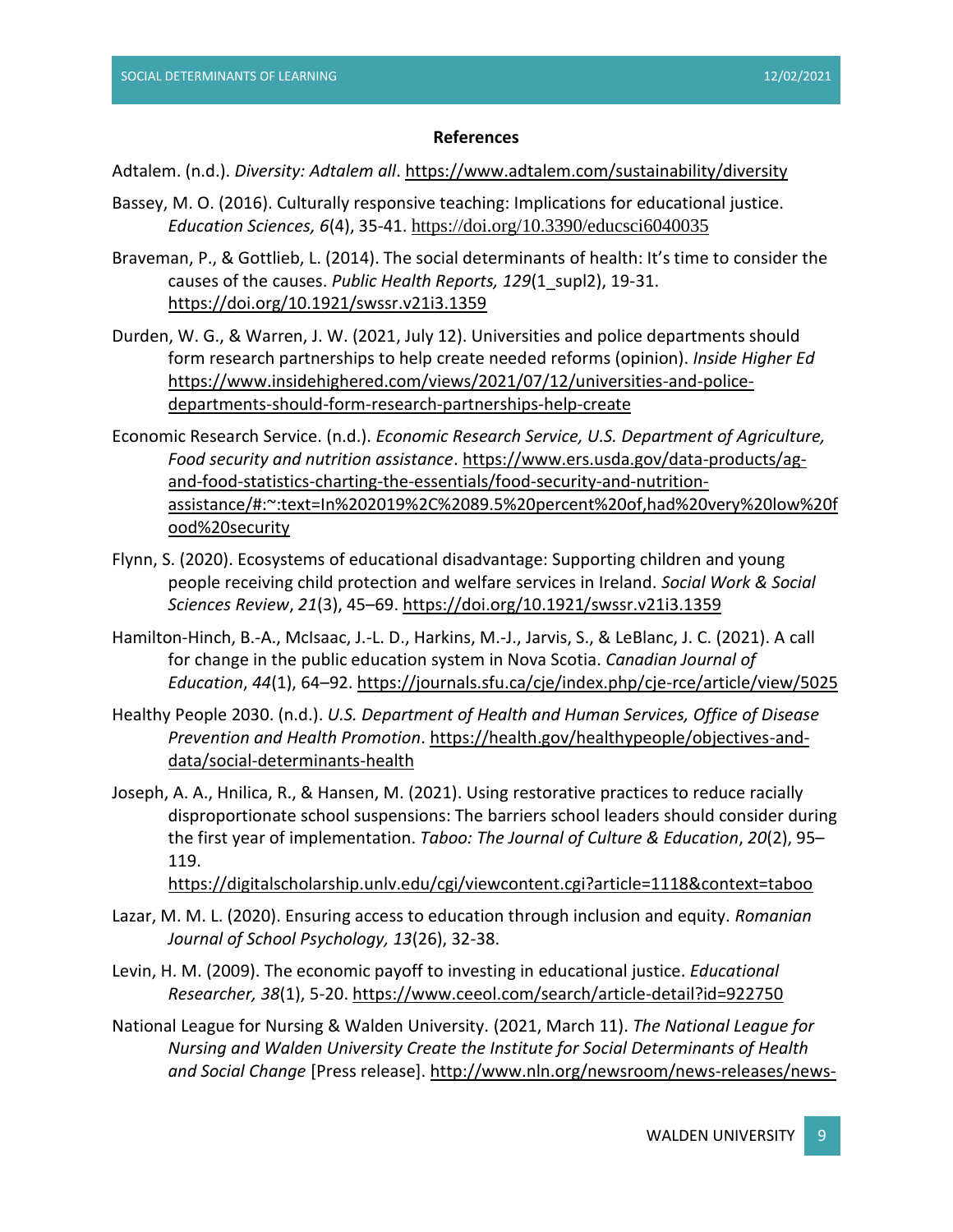[release/2021/03/11/the-national-league-for-nursing-and-walden-university-create-the](http://www.nln.org/newsroom/news-releases/news-release/2021/03/11/the-national-league-for-nursing-and-walden-university-create-the-institute-for-social-determinants-of-health-and-social-change)[institute-for-social-determinants-of-health-and-social-change](http://www.nln.org/newsroom/news-releases/news-release/2021/03/11/the-national-league-for-nursing-and-walden-university-create-the-institute-for-social-determinants-of-health-and-social-change)

- Sanderson, C. D., Hollinger-Smith, L. M., & Cox, K. (2021). Developing a Social Determinants of Learning™ Framework: A case study. *Nursing Education Perspectives (Wolters Kluwer Health)*, *42*(4), 205–211. [https://doi.org/10.1097/01.NEP.0000000000000810](https://doi-org.ezp.waldenulibrary.org/10.1097/01.NEP.0000000000000810)
- UNESCO. (2015). SDG4-Education 2030, Incheon Declaration (ID) and Framework for Action. For the Implementation of Sustainable Development Goal 4, Ensure Inclusive and Equitable Quality Education and Promote Lifelong Learning Opportunities for All, ED-2016/WS/28.

United Nations. (n.d.). *The 17 Goals*.<https://sdgs.un.org/goals>

- U.S. Department of Health and Human Services. (n.d.) *Healthy People 2030: Social Determinants of Health*[. https://health.gov/healthypeople/](https://health.gov/healthypeople)objectives-and-data/socialdeterminants-health
- Walden University. (n.d.a). *Social change: The passion that drives us*. <https://www.waldenu.edu/why-walden/social-change>

Walden University. (n.d.b). *Walden University: About*.<https://www.waldenu.edu/about>

- Walden University. (2021, June). *Inclusive teaching and learning strategic plan.* Office of Academic Affairs.
- Warren, M. R. (2014). Transforming public education: The need for an educational justice movement. *New England Journal of Public Policy, 26*(1), 1-16. <http://scholarworks.umb.edu/nejpp/vol26/iss1/11>
- World Health Organization. (2021). *Social determinants of health*[. https://www.who.int/health](https://www.who.int/health-topics/social-determinants-of-health#tab=tab_1)[topics/social-determinants-of-health#tab=tab\\_1](https://www.who.int/health-topics/social-determinants-of-health#tab=tab_1)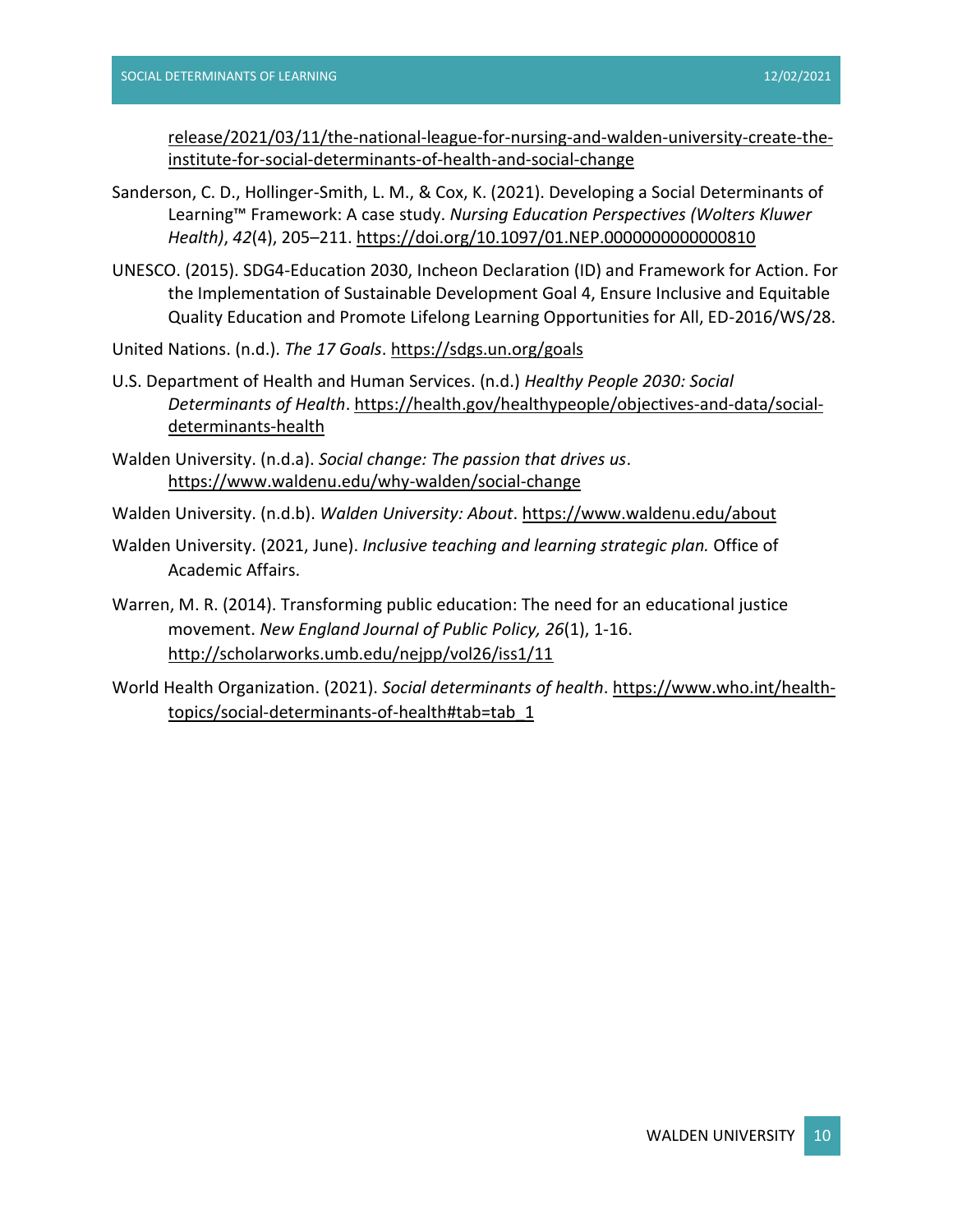**Appendix A: A Systems Perspective of the UN 2030 Goals/Sustainable Development Goals**

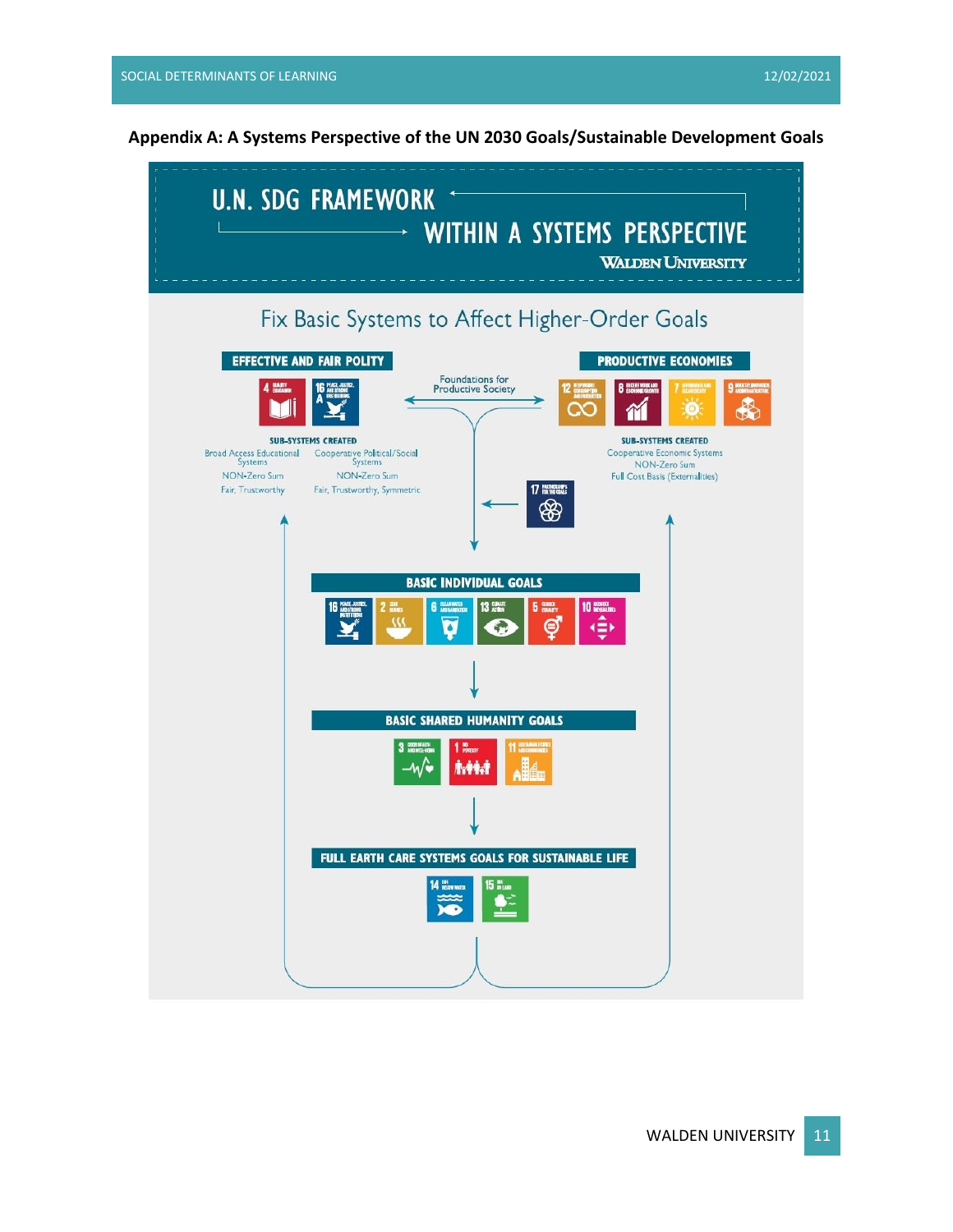#### **Appendix B: List of Walden Activities and Policies Related to SDOL**

This is a targeted list of what Walden is/can be doing to support elements of the social determinants of health:

#### **Social Determinants of Learning (Inverted—What Walden can/should do in its sphere)**

Physical Health

- Health issues/disabilities
	- o Understand student needs deeply, design appropriate accommodations
- Quality of life related to physical health
	- o Ensure best implementation of ADA
	- o Reduce pressure to "complete fast", price accordingly
- Health beliefs
- Health care access
	- o Affordable supplemental health care insurance bundle available to students

Psychosocial Health

- Perceived stress
	- o seek balanced-fit of pace of programs—stop emphasis on "rush"/"fast"—price accordingly (vanishing tuition for Capstones—perhaps all programs)
	- o Making the "hidden curriculum" transparent
- Resilience
	- o Emphasize progress—offer more mastery-learning opportunities and deemphasize discrete grades
- Ability to set goals
	- o Constructivist choices—choice as process of engagement and learning
	- o Embed reflection in action in curricula, development of self
- Degree of self-confidence
	- o Positive self-regard person-centered learning (deep listening, reflective callouts)
- Student engagement
	- o stimulate curiosity through choice
	- o Tie learning outcomes to life outcomes more explicitly
	- o Build 360 engagement (peer-peer, fac-student, student-fac, support staff)

Economic Stability

• The need to work while in school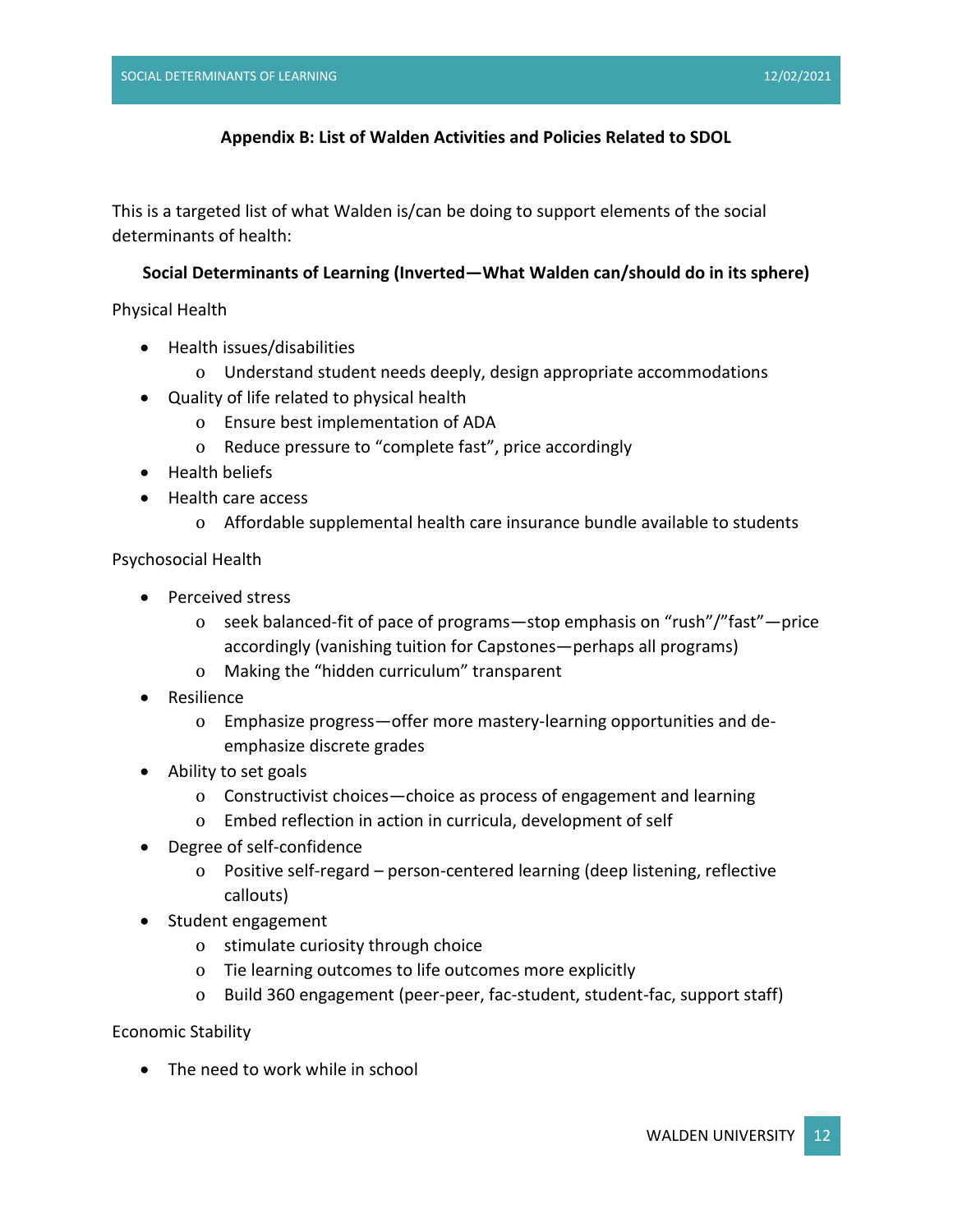- o Balance, pacing of programs (choice—not "fast or failure"). Incentivize pace-fit (vanishing tuition)
- o Chunk the curricula to allow for scaling, fit, and timing relative to personal and professional needs in real-time
- Job loss/insecurity
	- o Career focused and relevant skills/knowledge in curricula
	- o Appropriate and best-fit financial aid and FA counseling
- Living in economically depressed geographic areas
	- o Access scholarships that come with broadband internet tools
- Number of hours worked while in school

Physical Environment/Community

- Community incivility
- Workplace violence
- Homelessness
- Neighborhood safety
	- o Center SC alliance support IPD and NOBLE initiative
	- o CJ community safety focus
- Generational poverty

#### Social Environment/Community

- Social supports/social networks
	- o Person-centered, culture of care in all learning and supporting relationships. Embrace into the Walden learning family. (expand social community)
	- o Social Change community engagements, build community partners
- Family emotional support
	- o Price for pace (see above)
- Discrimination perceptions
	- o Person-centered approach, inclusive curricula
	- o Center for Social Change empowering changemakers anti-racism resources
	- o PRME and ethical approaches to relationships and decision-making
- Culturally and linguistically diverse backgrounds
	- o Inclusive curricula
	- o Appropriate scaffolding of writing needs/expectations and skill-building

Self-Motivation

- Motivation to learn
	- o Mutual inquiry, curiosity supported by choice and engagement with real-world needs, skills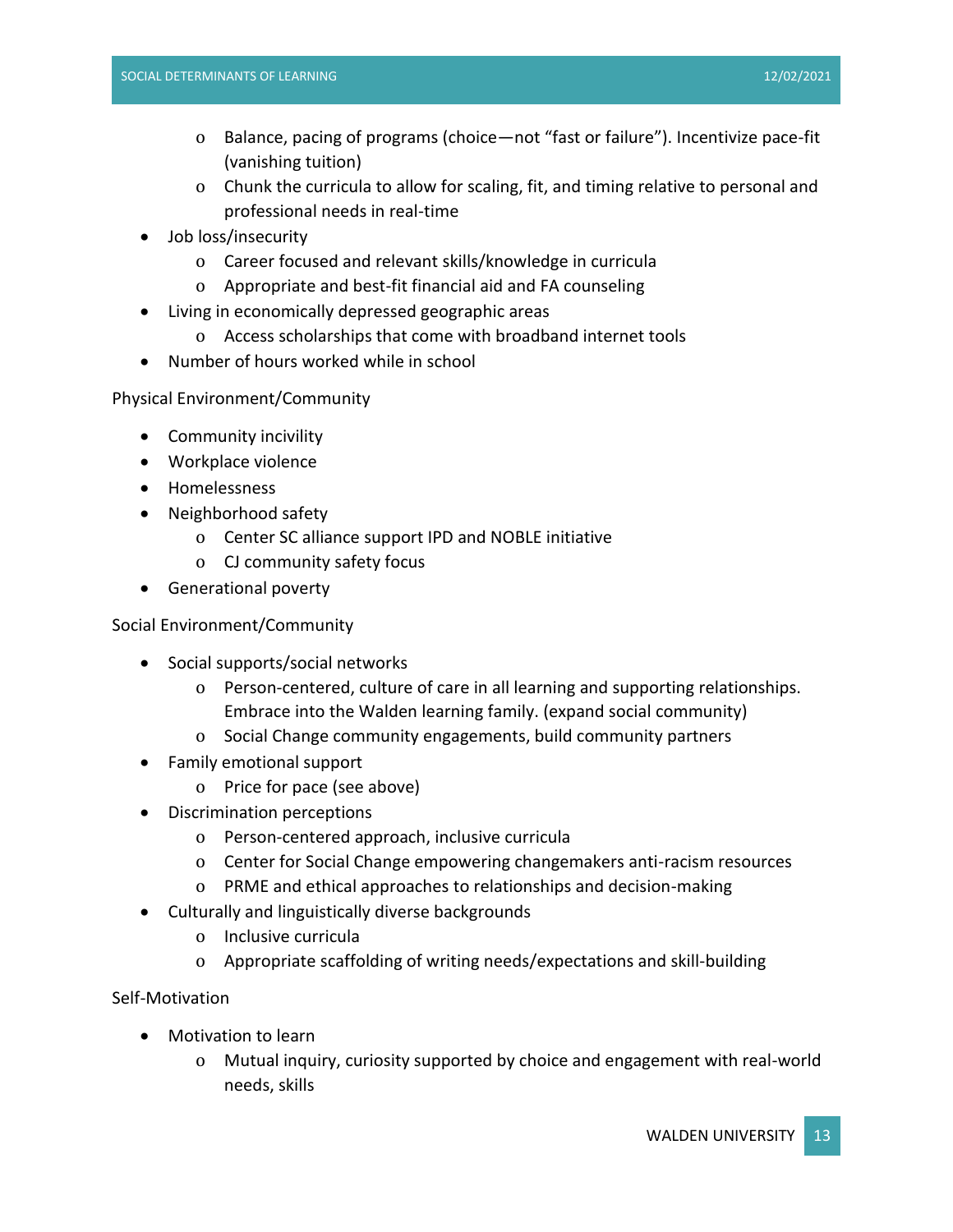- o Reflective, double-loop learning—"seeing opportunities and the future more clearly"
- o Implementation of WOW—early engagement
- o Reward pre-day-one engagement in customizing early or first course placement
- o Walden readiness tool and pre-day-one assessments
- Critical Thinking Skills
	- o Scaffolded writing and communication skill development
	- o Choice driven engagement—persistence to connect the dots
- Focus of attention
	- o Relevant choices, skills, WIIFM built-in and easier to see
- Lifestyle choices
	- o Pace and price to fit (Laffer curve pricing that aligns with resource-intensity to a point)